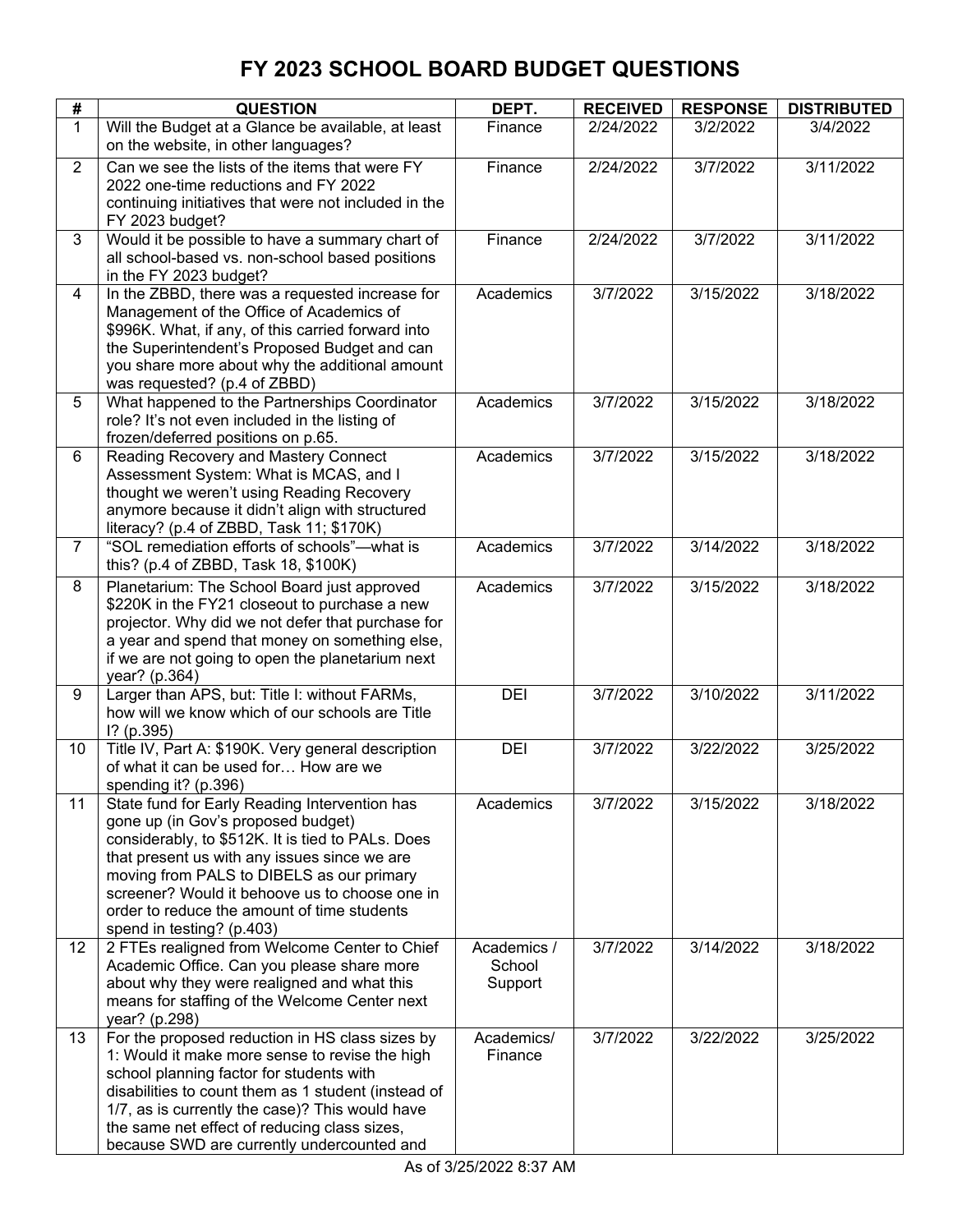| #  | <b>QUESTION</b>                                                                                                                                                                                                                                                                                                                                                                | DEPT.                                   | <b>RECEIVED</b> | <b>RESPONSE</b> | <b>DISTRIBUTED</b> |
|----|--------------------------------------------------------------------------------------------------------------------------------------------------------------------------------------------------------------------------------------------------------------------------------------------------------------------------------------------------------------------------------|-----------------------------------------|-----------------|-----------------|--------------------|
|    | inflate class sizes, and it would correct for the<br>outdated planning factor.                                                                                                                                                                                                                                                                                                 |                                         |                 |                 |                    |
| 14 | Why do we need a \$235K outlay for CTE start-up<br>costs at the W-L Annex? (p.258)                                                                                                                                                                                                                                                                                             | Academics -<br><b>CTE</b>               | 3/7/2022        | 3/15/2022       | 3/18/2022          |
| 15 | What information do we have on the usage and<br>ROI for Discovery Streaming, Wixie, and<br>Nearpod? (p.40 of ZBBD, \$300K)                                                                                                                                                                                                                                                     | Academics-<br>Educational<br>Technology | 3/7/2022        | 3/21/2022       | 3/25/2022          |
| 16 | Edmentum: expansion of current usage. Can you<br>share more? (p.44 of ZBBD, \$211K)                                                                                                                                                                                                                                                                                            | Academics -<br><b>ELA</b>               | 3/7/2022        | 3/14/2022       | 3/18/2022          |
| 17 | I need help understanding<br>"Resource/Professional Learning" line item in the<br>ELA area of the "Zero-Based Budgeting Details"<br>document (p.45, Task 7, \$3.2M). Includes \$2.5M<br>in staffing, \$685K in Lexia/Writing Revolution).                                                                                                                                      | Academics -<br><b>ELA</b>               | 3/7/2022        | 3/15/2022       | 3/18/2022          |
| 18 | Some EL Teachers (15.6) and Instructional<br>Assistants (4.5) are paid by OEL directly, vs.<br>through school budgets. Can you share more<br>about why this is the case? How does this relate<br>to the planning factors we use to staff EL?                                                                                                                                   | Academics-<br>English<br>Learners       | 3/7/2022        | 3/15/2022       | 3/18/2022          |
| 19 | The ZBBD describes a baseline funding increase<br>of \$233K since last year. (This is outside of the<br>new funds requested for additional EL<br>counselors, 0.5 FTE specialist role, etc.) Did this<br>money get included in the Superintendent's<br>Proposed Budget and what accounts for the<br>increase? (p.49 of ZBBD)                                                    | Academics-<br>English<br>Learners       | 3/7/2022        | 3/15/2022       | 3/18/2022          |
| 20 | Gifted: I concerned that this remains<br>underfunded. We have schools ranging from 16<br>gifted students to more than 700, all staffed with<br>one RTG. When will we revisit this planning<br>factor to ensure a high level of support and<br>service to our gifted students?                                                                                                  | Academics-<br>Gifted<br><b>Services</b> | 3/7/2022        | 3/14/2022       | 3/18/2022          |
| 21 | Health textbooks-in the ZBBD, only \$5K is<br>requested and the narrative notes that we have<br>not had health textbooks for the last 20 years.<br>Why? (p.58)                                                                                                                                                                                                                 | Academics-<br>Health and PE             | 3/7/2022        | 3/11/2022       | 3/11/2022          |
| 22 | Could you please share the rationale for adding a<br>new coordinator for the Functional Life Skills<br>program? If we are trying to move towards<br>greater inclusion for SWD, this FLS position does<br>not seem to support that goal.                                                                                                                                        | Academics -<br>Special<br>Education     | 3/7/2022        | 3/11/2022       | 3/11/2022          |
| 23 | Student Support Coordinators: What evidence of<br>impact are we collecting at schools where these<br>positions have already been added? (p.36,<br>\$0.93, 7 FTE)                                                                                                                                                                                                               | Academics-<br>Special<br>Education      | 3/7/2022        | 3/11/2022       | 3/11/2022          |
| 24 | Behavior specialists: I am concerned that this is<br>reactive rather than proactive and it is "fixing the<br>child" focused rather than examining the way that<br>the adults and the school environments might<br>need to change. Why are we creating positions<br>that are framed this way, rather than hiring<br>inclusion coaches or classroom culture<br>interventionists? | Academics-<br>Special<br>Education      | 3/7/2022        | 3/14/2022       | 3/18/2022          |
| 25 | The "Zero-Based Budgeting Details" document<br>lists \$100K needed for contracted OT/PT<br>services, with \$0 allocated towards this purpose<br>in FY22. What has changed? (p.100 of ZBBD)                                                                                                                                                                                     | Academics-<br>Special<br>Education      | 3/7/2022        | 3/11/2022       | 3/11/2022          |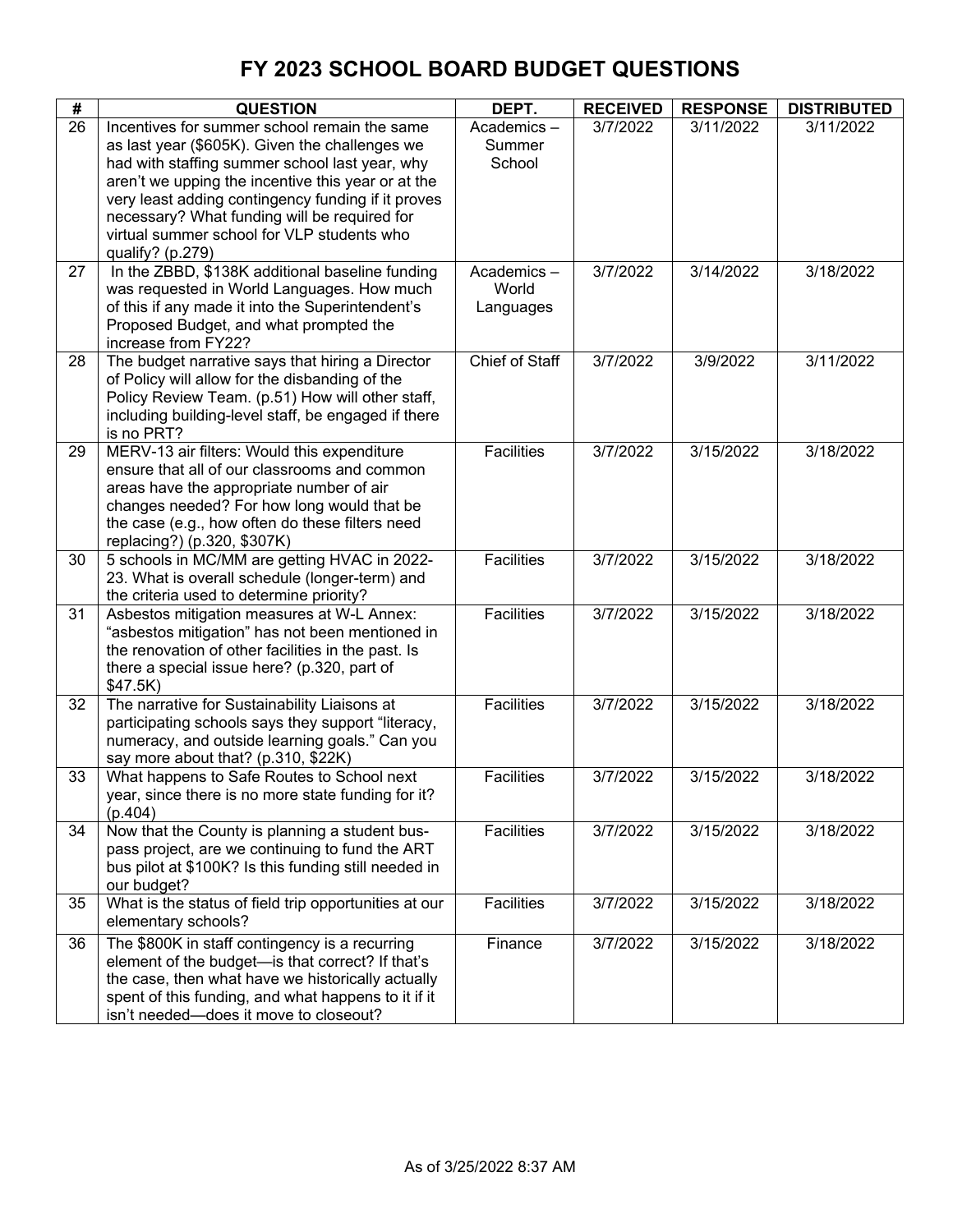| #  | <b>QUESTION</b>                                                                                                                                                                                                                                                                                                                                                                                                                                                                                                                                                                                                           | DEPT.                          | <b>RECEIVED</b> | <b>RESPONSE</b> | <b>DISTRIBUTED</b> |
|----|---------------------------------------------------------------------------------------------------------------------------------------------------------------------------------------------------------------------------------------------------------------------------------------------------------------------------------------------------------------------------------------------------------------------------------------------------------------------------------------------------------------------------------------------------------------------------------------------------------------------------|--------------------------------|-----------------|-----------------|--------------------|
| 37 | In the revision of middle school planning factors<br>to account for the team-based approach: when<br>we staff based on the formula of "130 students,"<br>does that 130 include everyone? More<br>specifically: does it include students with<br>disabilities who are currently counted as 1/7 of a<br>student? (Referencing ASEAC's planning factor<br>work and recommendations here.)                                                                                                                                                                                                                                    | Finance                        | 3/7/2022        | 3/10/2022       | 3/11/2022          |
| 38 | Title II, Part A: \$653K in federal funds, up<br>considerably from previous years. Why the<br>increase and also why does narrative say "these<br>positions are no longer provided"? (p.396)                                                                                                                                                                                                                                                                                                                                                                                                                               | Finance/<br>Human<br>Resources | 3/7/2022        | 3/14/2022       | 3/18/2022          |
| 39 | In the FY22 and proposed FY23 budgets, a<br>significant number of FTE's were converted from<br>contingency to budgeted positions. Why have the<br>contingency funds not been adjusted to<br>compensate for these changes?                                                                                                                                                                                                                                                                                                                                                                                                 | Finance                        | 3/7/2022        | 3/10/2022       | 3/11/2022          |
| 40 | If approved, how long will the proposed<br>adjustments in compensation keep us<br>competitive with nearby districts?                                                                                                                                                                                                                                                                                                                                                                                                                                                                                                      | Human<br><b>Resources</b>      | 3/7/2022        | 3/16/2022       | 3/18/2022          |
| 41 | This year as last, we are cutting \$20K in support<br>for NBCT study and credentialing. (p.346) Given<br>the abundance of evidence that demonstrates<br>positive impact of NBCTs on student<br>achievement, why would we cut this? And why<br>would we propose reallocating \$10K of this (on<br>the next page) to cover printing costs for the<br>teacher evaluation handbook, which is also<br>accessible online? This seems shortsighted.                                                                                                                                                                              | Human<br><b>Resources</b>      | 3/7/2022        | 3/16/2022       | 3/18/2022          |
| 42 | Elementary assistant principals are tasked with<br>coordinating testing at their schools, except for<br>Title I ES which are each allocated a 0.5 FTE<br>testing coordinator. For schools without a<br>dedicated 0.5 testing coordinator, the APs are<br>tasked with organizing an increasing number of<br>tests (and risk losing their licenses if they do so<br>incorrectly, per the state). This coming year,<br>there will be three SOL test administrations per<br>school, plus others (NNAT, COGAT, etc.). What<br>are we doing to compensate APs at schools that<br>lack testing coordinators for this extra work? | Human<br>Resources             | 3/7/2022        | 3/21/2022       | 3/25/2022          |
| 43 | Satisfaction with APS-provided professional<br>learning experiences is low, as measured by staff<br>responses to the "Your Voice Matters" survey<br>questions. If professional learning were funded<br>and staffed in a more robust way, would this<br>change? What are we doing to increase the<br>satisfaction with, and impact of, district-provided<br>PL? (p.347, \$587K, 2.5 FTE)                                                                                                                                                                                                                                   | Human<br><b>Resources</b>      | 3/7/2022        | 3/21/2022       | 3/25/2022          |
| 44 | According to an assistant principal, while we are<br>adjusting for up to four missed steps, we are not<br>adjusting for those missed steps if the employee<br>is now in a different position. A simple example is<br>a teacher who is now an AP. That person is not<br>going to get compensated for their missed steps<br>while a teacher. Why is this group excluded from                                                                                                                                                                                                                                                | Human<br>Resources             | 3/7/2022        | 3/16/2022       | 3/18/2022          |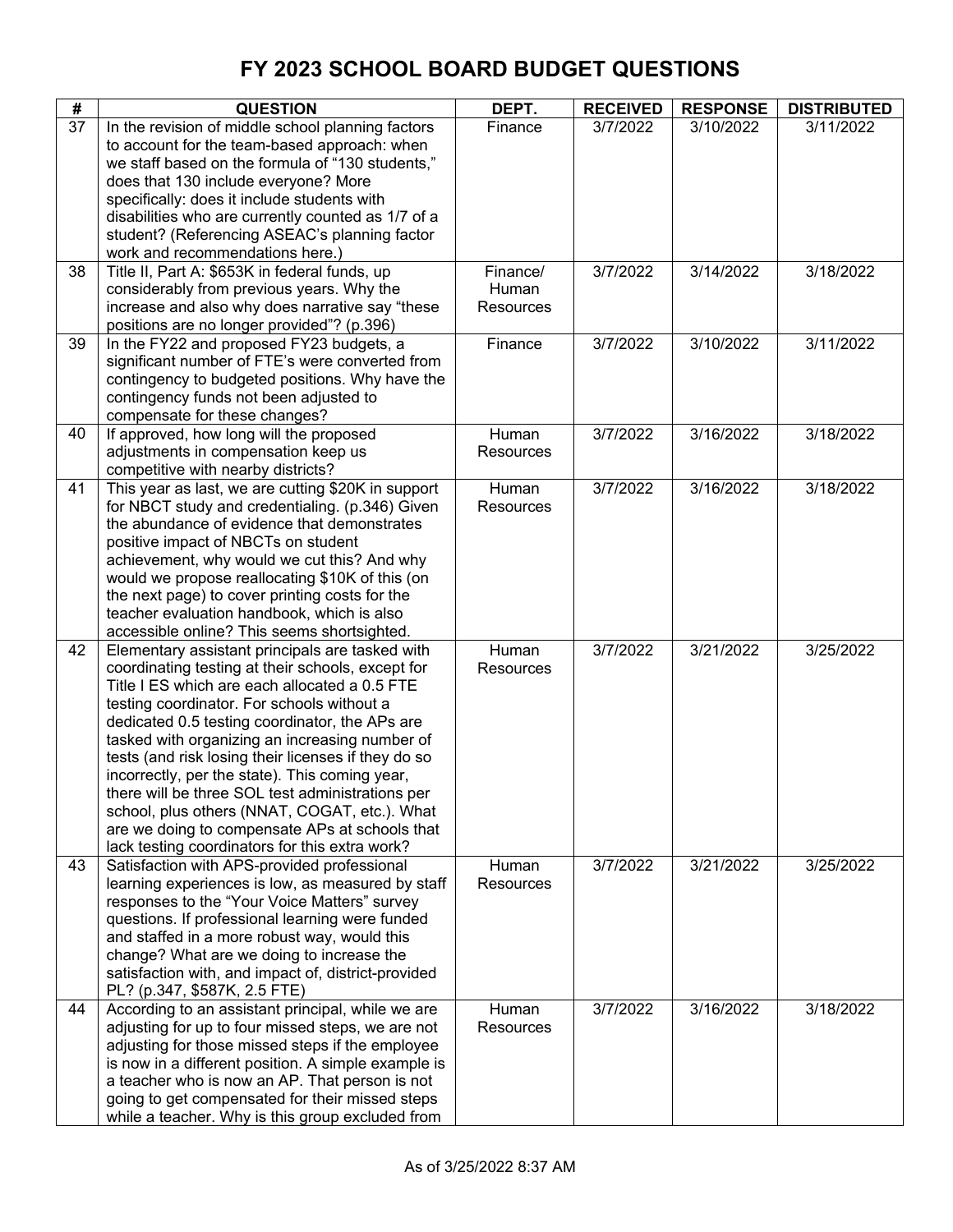| #  | <b>QUESTION</b>                                                                         | DEPT.                | <b>RECEIVED</b> | <b>RESPONSE</b> | <b>DISTRIBUTED</b> |
|----|-----------------------------------------------------------------------------------------|----------------------|-----------------|-----------------|--------------------|
|    | the adjustment and what would it cost to include                                        |                      |                 |                 |                    |
|    | them?                                                                                   |                      |                 |                 |                    |
| 45 | What are the current TDM incentive amounts we                                           | Facilities &         | 3/7/2022        | 3/15/2022       | 3/18/2022          |
|    | offer to staff? Are we fully funding the TDM                                            | Operations           |                 |                 |                    |
|    | program at this point?                                                                  |                      |                 |                 |                    |
| 46 | Could you please clarify what is happening with                                         | Human                | 3/7/2022        | 3/16/2022       | 3/18/2022          |
|    | the Employee Assistance Program next year?                                              | Resources /          |                 |                 |                    |
|    | The budget narrative reads: "In order to continue                                       | Finance              |                 |                 |                    |
|    | providing existing services, the EAP is decreased                                       |                      |                 |                 |                    |
|    | by \$23,283. Details of these increases follow." ??                                     |                      |                 |                 |                    |
|    | (p.349)                                                                                 |                      |                 |                 |                    |
| 47 | Do we really need \$200K for continued<br>compensation studies? Could we apply that     | Human<br>Resources / | 3/7/2022        | 3/16/2022       | 3/18/2022          |
|    | towards a planning factor review instead? (and/or                                       | Finance              |                 |                 |                    |
|    | use the \$75K allocated for budget studies to that                                      |                      |                 |                 |                    |
|    | end?)                                                                                   |                      |                 |                 |                    |
| 48 | There is no more free broadband service to                                              | Information          | 3/7/2022        | 3/9/2022        | 3/11/2022          |
|    | students and families through the Comcast                                               | <b>Services</b>      |                 |                 |                    |
|    | Service for Students (this year and next year)-                                         |                      |                 |                 |                    |
|    | so how are APS and Arlington County providing                                           |                      |                 |                 |                    |
|    | broadband to families who need it? (p.399)                                              |                      |                 |                 |                    |
| 49 | I see the following COVID-related expenses                                              | Safety,              | 3/7/2022        | 3/22/2022       | 3/25/2022          |
|    | included in the budget:                                                                 | Security, Risk       |                 |                 |                    |
|    | a. Qualtrics (p.304, \$40K)                                                             | and                  |                 |                 |                    |
|    | b. Syphax screening staff (p.337, \$50K)                                                | Emergency            |                 |                 |                    |
|    | c. MERV-13 air filtration upgrades (p.320,                                              | Management           |                 |                 |                    |
|    | \$307K)<br>However, I do not see contingency funding for                                |                      |                 |                 |                    |
|    | masks, testing, outdoor lunch attendants or other                                       |                      |                 |                 |                    |
|    | potential costs. Are we expecting funding from                                          |                      |                 |                 |                    |
|    | other sources for these things or are we simply                                         |                      |                 |                 |                    |
|    | assuming we won't need them?                                                            |                      |                 |                 |                    |
| 50 | \$180K for website upgrade. What specific                                               | School and           | 3/7/2022        | 3/14/2022       | 3/18/2022          |
|    | changes are needed? Technical, UX, other?                                               | Community            |                 |                 |                    |
|    | Unless there are specific problems that need to                                         | <b>Relations</b>     |                 |                 |                    |
|    | be addressed, it doesn't seem wise to spend this                                        |                      |                 |                 |                    |
|    | amount just because APS has exceeded the                                                |                      |                 |                 |                    |
|    | recommended # of years since the last refresh.                                          |                      |                 |                 |                    |
| 51 | (p.62)<br>When will we be able to get a sense of the actual                             | School               | 3/7/2022        | 3/16/2022       | 3/18/2022          |
|    | costs of virtual learning next year for the students                                    | Support              |                 |                 |                    |
|    | who qualify?                                                                            |                      |                 |                 |                    |
| 52 | Responsive Classroom: is \$20K enough? What                                             | School               | 3/7/2022        | 3/16/2022       | 3/18/2022          |
|    | evidence of effectiveness and/or fidelity of                                            | Support              |                 |                 |                    |
|    | implementation do we have for schools already                                           |                      |                 |                 |                    |
|    | using RC? Is APS moving to RC district-wide and                                         |                      |                 |                 |                    |
|    | what does that mean for schools that use other                                          |                      |                 |                 |                    |
|    | systems like PBIS? (p.41, \$0.02)                                                       |                      |                 |                 |                    |
| 53 | Trauma-Informed: Am I reading correctly that we                                         | School               | 3/7/2022        | 3/16/2022       | 3/18/2022          |
|    | only have \$1,000 total budgeted for trauma-                                            | Support              |                 |                 |                    |
|    | informed instruction training next year (or is it                                       |                      |                 |                 |                    |
|    | \$1,000 over some baseline? Not clear). \$1,000 is                                      |                      |                 |                 |                    |
|    | simply not enough, IMO, given what students<br>and families and staff members have been |                      |                 |                 |                    |
|    | through $(p.290)$                                                                       |                      |                 |                 |                    |
| 54 | Four fewer psychologist and social workers, per                                         | School               | 3/7/2022        | 3/16/2022       | 3/18/2022          |
|    | planning factors and enrollment adjustments.                                            | Support              |                 |                 |                    |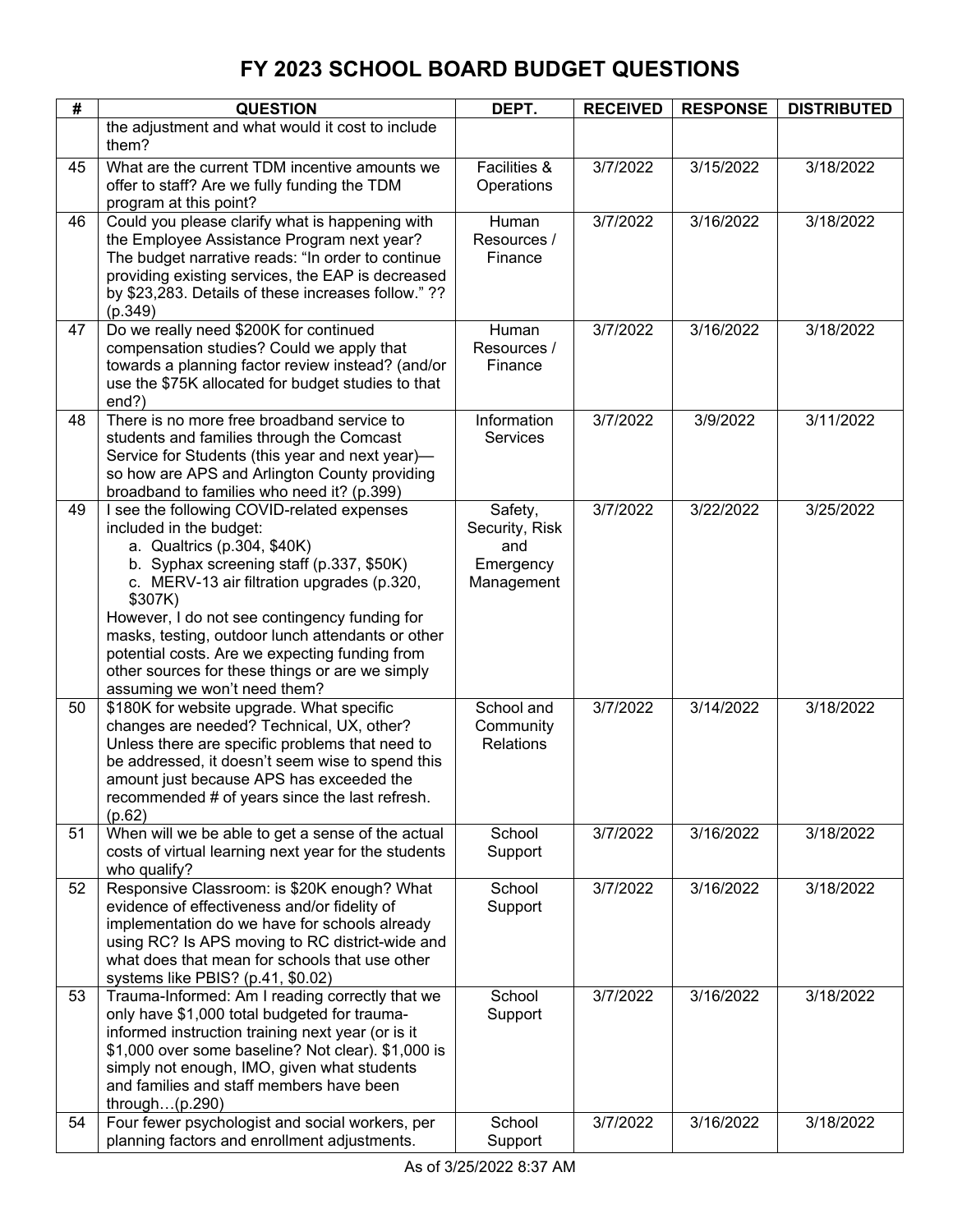| #  | <b>QUESTION</b>                                                                                                                                                                                                                                                                                                                                                                                                                                                                                                                                                                                                                                                                                                                                                                                                                                                                                                                                                                                                                                                                                                                                                                                                                                             | DEPT.                                  | <b>RECEIVED</b> | <b>RESPONSE</b> | <b>DISTRIBUTED</b> |
|----|-------------------------------------------------------------------------------------------------------------------------------------------------------------------------------------------------------------------------------------------------------------------------------------------------------------------------------------------------------------------------------------------------------------------------------------------------------------------------------------------------------------------------------------------------------------------------------------------------------------------------------------------------------------------------------------------------------------------------------------------------------------------------------------------------------------------------------------------------------------------------------------------------------------------------------------------------------------------------------------------------------------------------------------------------------------------------------------------------------------------------------------------------------------------------------------------------------------------------------------------------------------|----------------------------------------|-----------------|-----------------|--------------------|
|    | Shouldn't we keep these in the budget given the<br>significant social, emotional and mental health<br>needs we're seeing? (p.295)                                                                                                                                                                                                                                                                                                                                                                                                                                                                                                                                                                                                                                                                                                                                                                                                                                                                                                                                                                                                                                                                                                                           |                                        |                 |                 |                    |
| 55 | If we keep the 2 psychs and 2 social workers that<br>are otherwise being eliminated due to a planning<br>factor adjustment, what would the actual ratio of<br>psychs/students and SWs /students be? What<br>are the current industry-recommended ratios for<br>the two positions?                                                                                                                                                                                                                                                                                                                                                                                                                                                                                                                                                                                                                                                                                                                                                                                                                                                                                                                                                                           | School<br>Support                      | 3/8/2022        | 3/21/2022       | 3/25/2022          |
| 56 | During tonight's BAC, one of the members<br>mentioned an analysis they had done of the<br>staffing ratios across schools that raised a<br>question for me about how we looked at our<br>budget before launching it. It sounds like she did<br>an analysis of ranking the total spend at schools<br>(unclear if it was just instructional total or the<br>overall total) and noted that the there was an<br>inverse relationship between the highest funded<br>schools and demographic diversity.<br>A couple of questions that raised:<br>1) Did we do an analysis like this looking at<br>when we built out the budget? If yes, what did it<br>tell us and what are the headline messages that<br>came out of it? If not, is this something we could<br>do going forward (especially in a new budgeting<br>platform)?<br>2) A messaging question: When this comes to<br>us from the community, do we have a response<br>to this push?<br>I do not believe that her analysis factored in<br>enrollment, which likely explains some of this<br>differential. However, I think this raises the same<br>question we've talked about in the past regarding<br>use of staffing contingency and disparate uses of<br>staffing dollars that have come in the past. | Finance                                | 3/10/2022       | 3/15/2022       | 3/18/2022          |
| 57 | When was the last technology app study done?                                                                                                                                                                                                                                                                                                                                                                                                                                                                                                                                                                                                                                                                                                                                                                                                                                                                                                                                                                                                                                                                                                                                                                                                                | Information<br>Services /<br>Academics | 3/14/2022       | 3/22/2022       | 3/25/2022          |
| 58 | Please provide a summary of all the instructional<br>software being used in the system and what it<br>costs. Have we done any evaluations of the<br>effectiveness of individual software systems?                                                                                                                                                                                                                                                                                                                                                                                                                                                                                                                                                                                                                                                                                                                                                                                                                                                                                                                                                                                                                                                           | Academics                              | 3/14/2022       | 3/22/2022       |                    |
| 59 | Please provide a staff response to the Student<br>Services Advisory Committee Recommendation<br>#1, which is to "conduct a full program evaluation<br>of the APS Student Services Dept programs and<br>services relating to the SEL programs and the<br>tiered system of support."<br>According to the SSAC report, there has never<br>been an evaluation of this program. This gets<br>directly at one of our top school board priorities.<br>Does staff support this recommendation? What<br>would be the proposed timeline and cost?                                                                                                                                                                                                                                                                                                                                                                                                                                                                                                                                                                                                                                                                                                                     | School<br>Support                      | 3/14/2022       | 3/16/2022       | 3/18/2022          |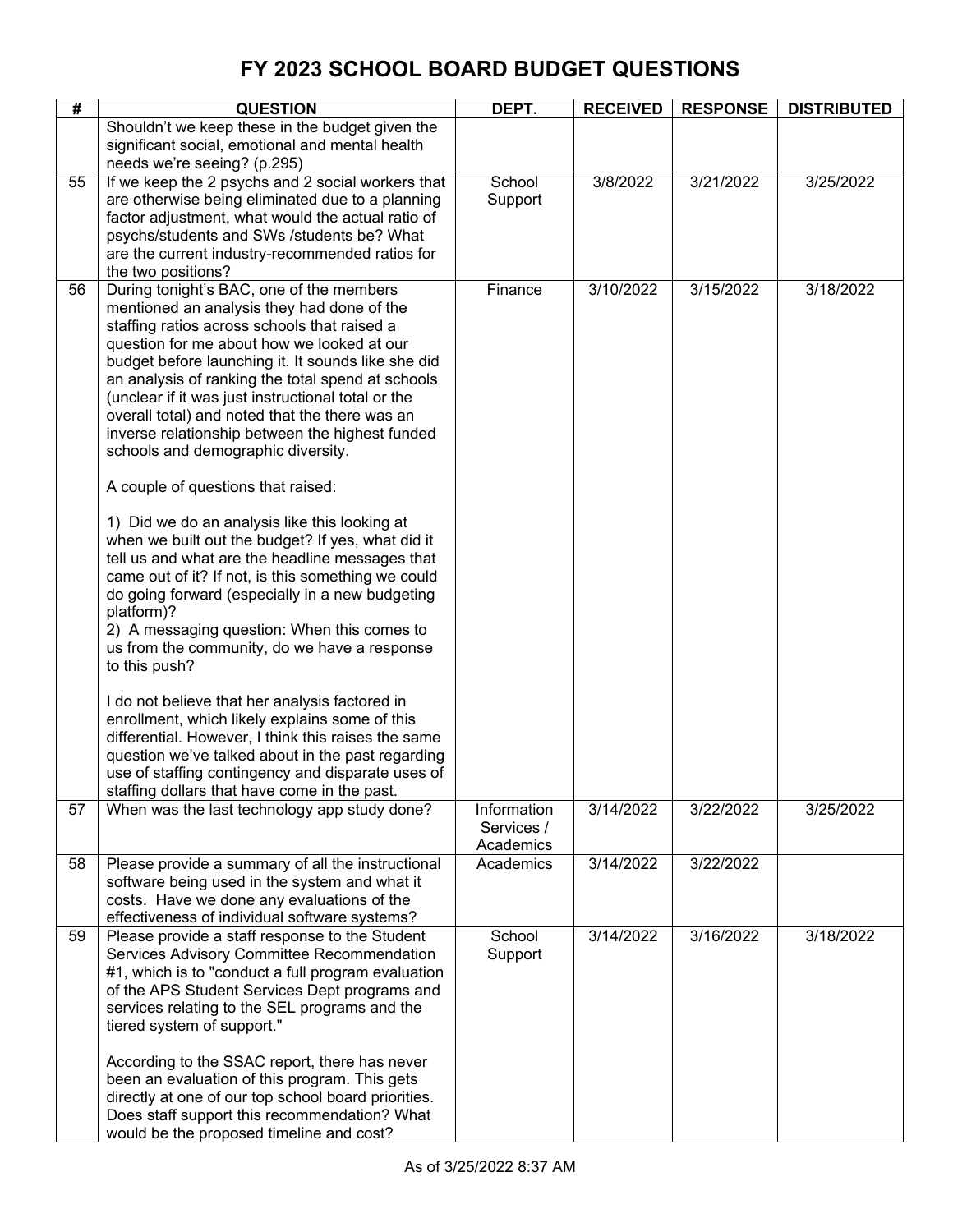| #  | <b>QUESTION</b>                                  | DEPT.          | <b>RECEIVED</b> | <b>RESPONSE</b> | <b>DISTRIBUTED</b> |
|----|--------------------------------------------------|----------------|-----------------|-----------------|--------------------|
| 60 | Please provide a summary of how other school     | <b>Human</b>   | 3/16/2022       | 3/22/2022       | 3/25/2022          |
|    | divisions pay speech therapists as we have       | Resources      |                 |                 |                    |
|    | heard that they are not placed on the teacher    |                |                 |                 |                    |
|    | salary scale as they are in APS.                 |                |                 |                 |                    |
| 61 | How many schools would be implementing the       | School         | 3/16/2022       | 3/25/2022       |                    |
|    | responsive classroom training with the funds in  | Support        |                 |                 |                    |
|    | the FY23 budget?                                 |                |                 |                 |                    |
| 62 | What is the savings in FY23 from not opening the | Academics /    | 3/23/2022       |                 |                    |
|    | Planetarium? How soon would the director need    | Finance /      |                 |                 |                    |
|    | to be hired in order to have the Planetarium     | Facilities and |                 |                 |                    |
|    | ready to open in Fall 2023? Also, outline the    | Operations     |                 |                 |                    |
|    | costs for field trips, buses, etc.               |                |                 |                 |                    |
| 63 | How many field trips are currently funded by the | Facilities and | 3/23/2022       |                 |                    |
|    | PTA? How many field trips outside of the         | Operations     |                 |                 |                    |
|    | Outdoor Lab, swim program, and Planetarium       |                |                 |                 |                    |
|    | are run each year?                               |                |                 |                 |                    |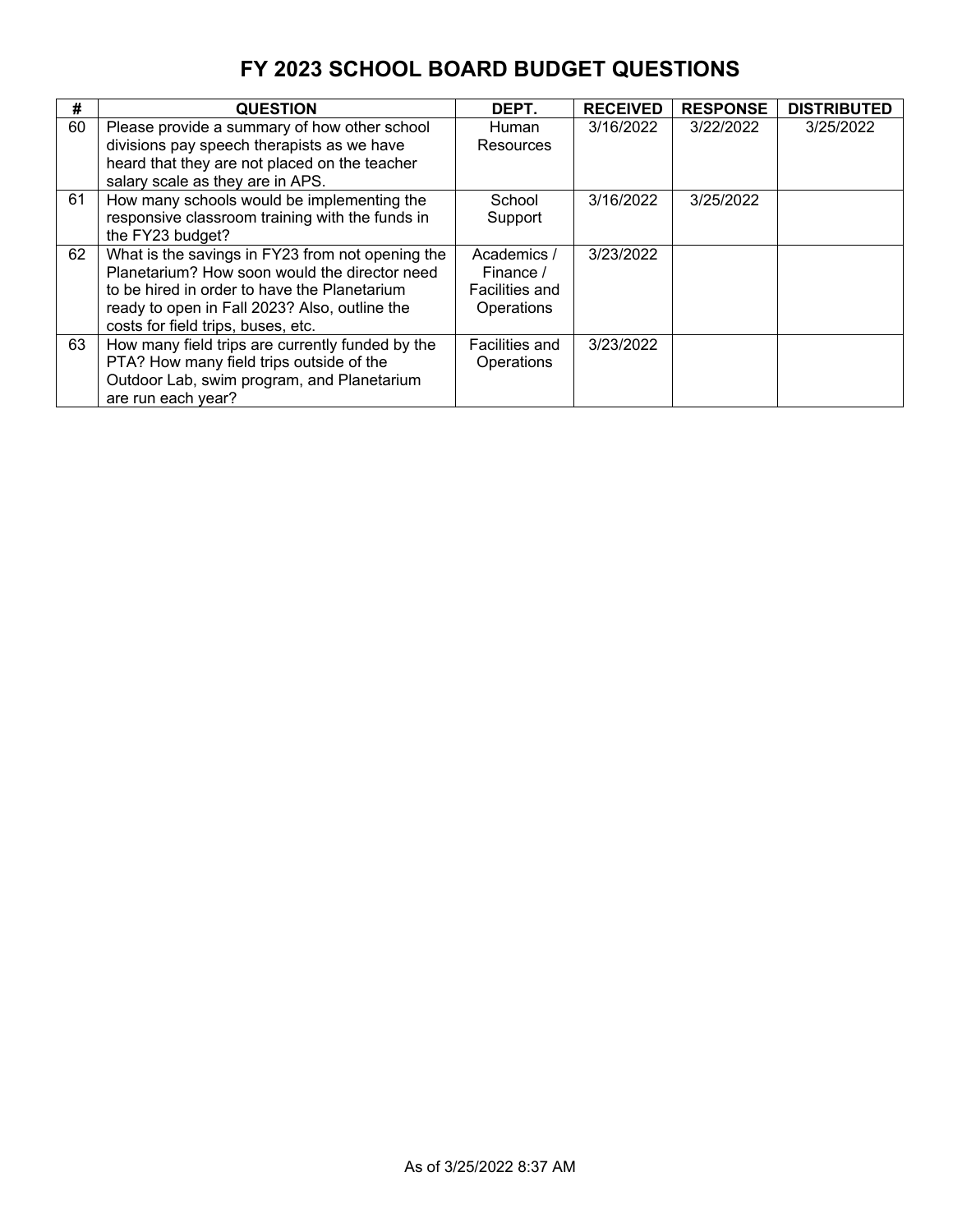### **MEMORANDUM**

| <b>DATE:</b> | March 21, 2022                                                  |
|--------------|-----------------------------------------------------------------|
| TO:          | Members of the School Board                                     |
| VIA:         | Dr. Francisco Durán, Superintendent                             |
| <b>FROM:</b> | Dr. Jason Ottley, Chief Diversity, Equity and Inclusion Officer |

**BUDGET QUESTION:** Title IV, Part A: \$190K. How are we spending \$190K? (p.396)

**RESPONSE:** Title IV Funds or the Student Support and Academic Enrichment Grants (Title IV, Part A) program provides funds for programs and activities to improve students' academic achievement by increasing the capacity of our school division. The funds provide all students with a well-rounded education through intervention programs, student supports and academic enrichment activities. It gives a central role in the achievement of historically disadvantaged students from poverty, students of color, students who receive special education services or students with limited English language skills. Said funds encourages schools to innovate and try new teaching methods, technology and personalized learning. Moreover, the funds are used to improve educational technology aiding in the academic achievement and digital literacy of all students.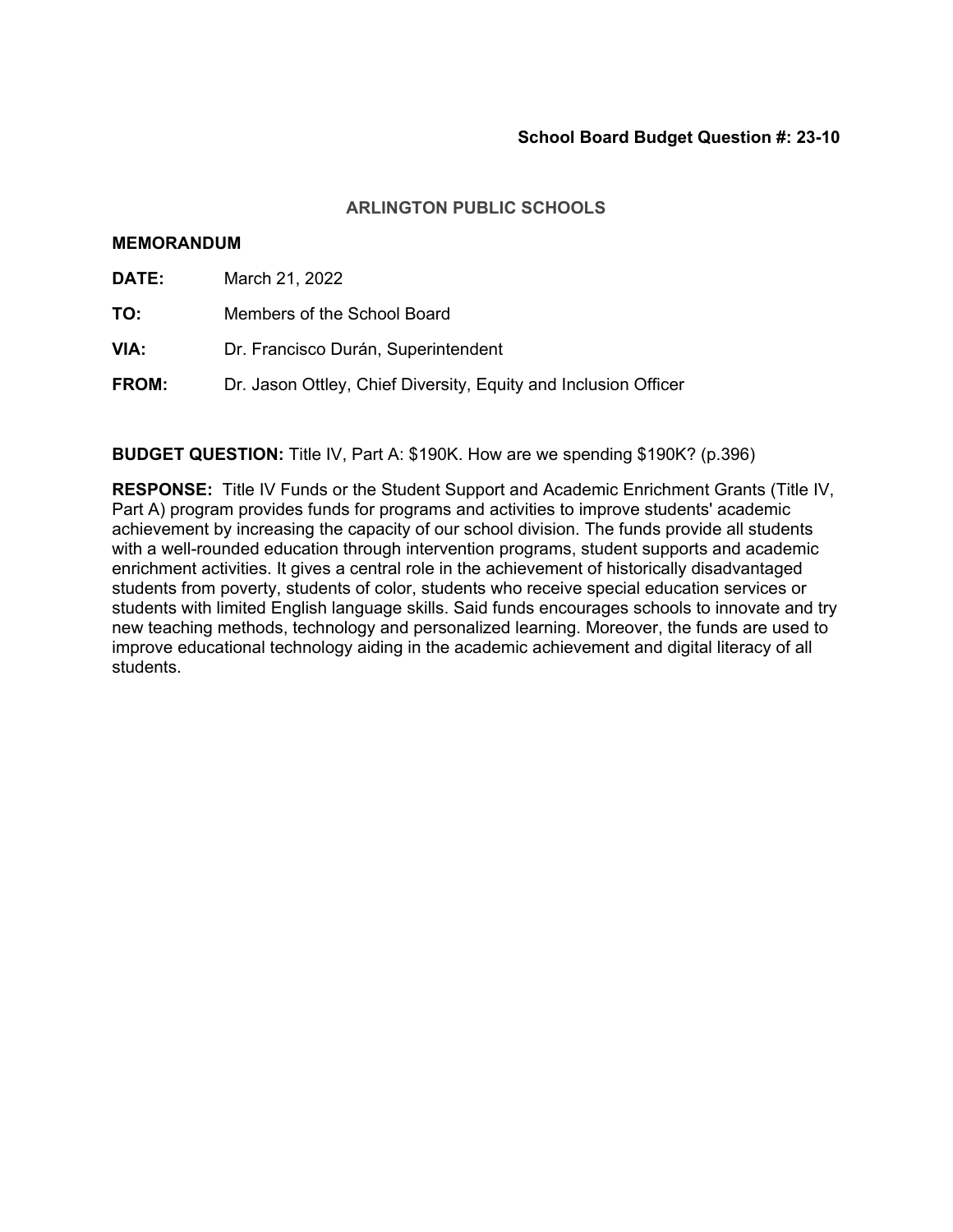#### **MEMORANDUM**

**DATE:** March 18, 2022

**TO:** Members of the School Board

**VIA:** Dr. Francisco Durán, Superintendent

**FROM:** Bridget Loft, Chief Academic Officer

**BUDGET QUESTION:** For the proposed reduction in HS class sizes by 1: Would it make more sense to revise the high school planning factor for students with disabilities to count them as 1 student (instead of 1/7, as is currently the case)? This would have the same net effect of reducing class sizes, because SWD are currently undercounted and inflate class sizes, and it would correct for the outdated planning factor.

**RESPONSE:** Currently, secondary students categorized as Cat 1, Cat 2 or students in a countywide class are not considered part of the overall general education student count for the whole day, they are only counted as being part of the general education classes for one of seven periods. This contrasts with how elementary students with disabilities (SWD) are counted and makes the assumption that students with 15 hours or more are segregated for most of the day. The proposal is to match the elementary model in which all students are counted as general education students first. Schools are then allocated additional special education staffing to support their unique learning needs.

Scheduling students into co-taught sections becomes a challenge when there are not enough sections and when schools attempt to adhere to research and best practices on the ratio of SWD and non-disabled students in a class. The VDOE guidance document on this issue suggests that best practice is targeting between "natural proportion," e.g., the percentage of students with disabilities in APS as a whole which is around 15%, and a maximum of 25% SWD per classroom, based on available research.

Revising the current classroom teacher staffing formula for high schools and the H-B Woodlawn program by counting students with special education services as participating in seven general education periods a day as opposed to one period requires 34.20 teacher positions at \$3.3M. Offsetting this cost with the initiative in the Superintendent's Proposed budget (of decreasing the staffing formula by 1) results in an additional 20.2 positions at \$1.9M.

|                                                                                                                                      | <b>FTE</b> | <b>Funds</b><br>(in millions) |
|--------------------------------------------------------------------------------------------------------------------------------------|------------|-------------------------------|
| No decrease in staffing formula by 1 but change<br>formula to include special education students from one<br>period to seven periods | 34.20      | \$3.30                        |
| Offset: Decrease staffing formula by 1 at HS and HBW<br>(proposed in Supt. Budget)*                                                  | (14.00)    | \$(1.40)                      |
| <b>Additional FTE/Cost</b>                                                                                                           | 20.20      | \$ 1.90                       |

*\*Adjusted with spring enrollment update.*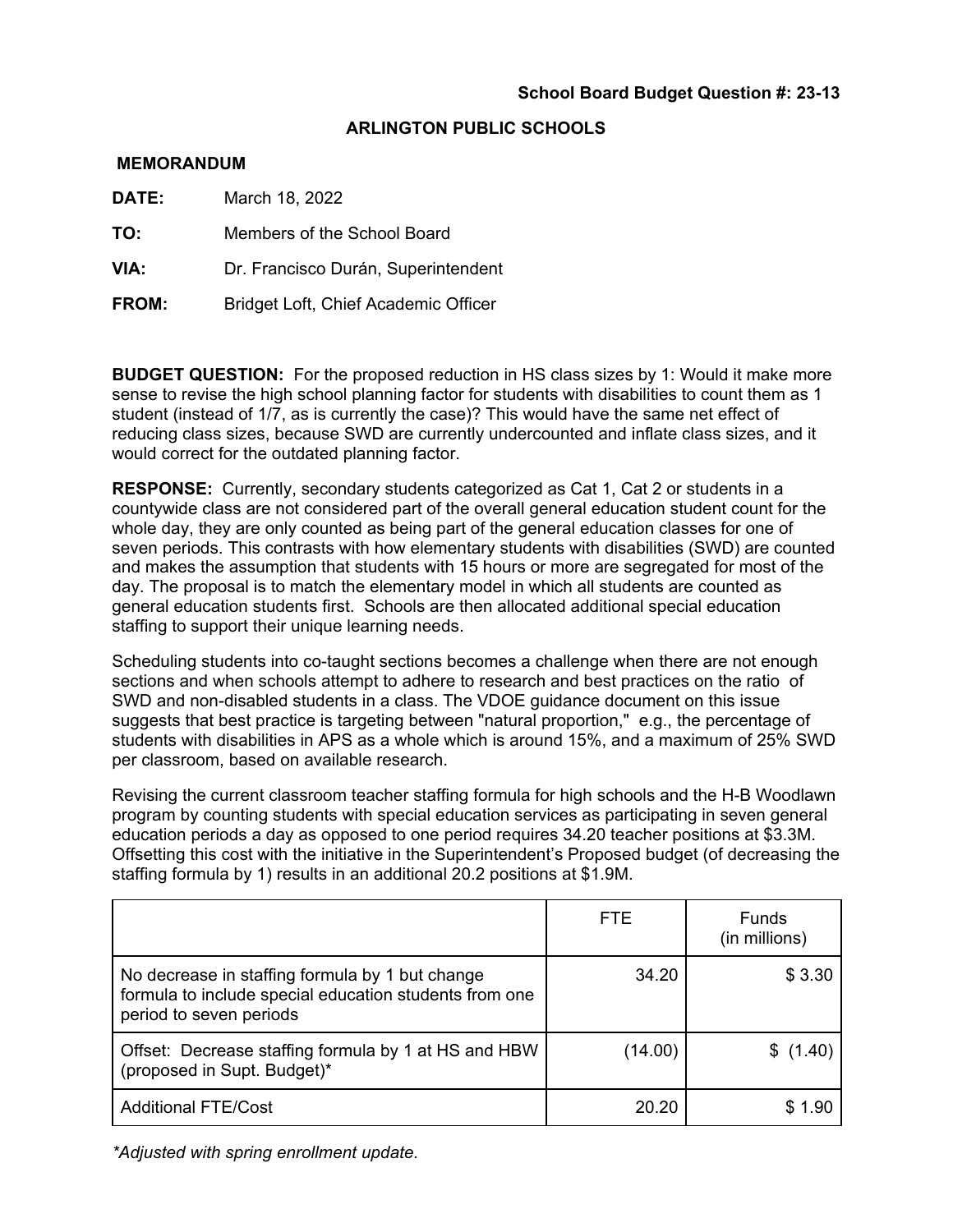## **MEMORANDUM**

- **DATE:** March 21, 2022
- **TO:** Members of the School Board
- **VIA:** Dr. Francisco Durán, Superintendent
- **FROM:** Bridget Loft, Chief Academic Officer

**BUDGET QUESTION:** What information do we have on the usage and ROI for Discovery Streaming, Wixie, and Nearpod? (p.40 of ZBBD, \$300K)

**RESPONSE:** The Office of Educational Technology is conducting vendor meetings with Discovery Streaming, Wixie, Nearpod, and SeeSaw to discuss teacher usage, student usage, costs, and features. The outcomes of these meetings will be utilized as part of an internal ROI. The Office of Educational Technology expects to be able to identify redundancies, identify features and programs based on developmental level and compare this information to the costs of these programs.

The following action steps have been taken to achieve this goal:

- 1. An internal review of all contracts for these products
- 2. A search for a company that can assist with the approval process, stakeholder transparency, redundancy identification, ROI, and unapproved application/resource tracking. The two companies contacted were:
	- a. Learn Platform
	- b. LightSpeed

Meetings with vendors began last week to discuss the redundancy of their programs and how they can best support current student needs without increasing screen time or program costs. Vendors were asked to provide the following information:

- in-depth data of teacher usage
- student usage data in relation to active or passive engagement
- most commonly used features
- a rationale for why their product should be renewed in comparison to the other products that offer the same feature
- how they would provide professional development at no cost to support the continued usage of their product
- 3. ITCs will provide in-depth information as to efficacy of the four products being used at their schools and the impact removing them would have on instruction.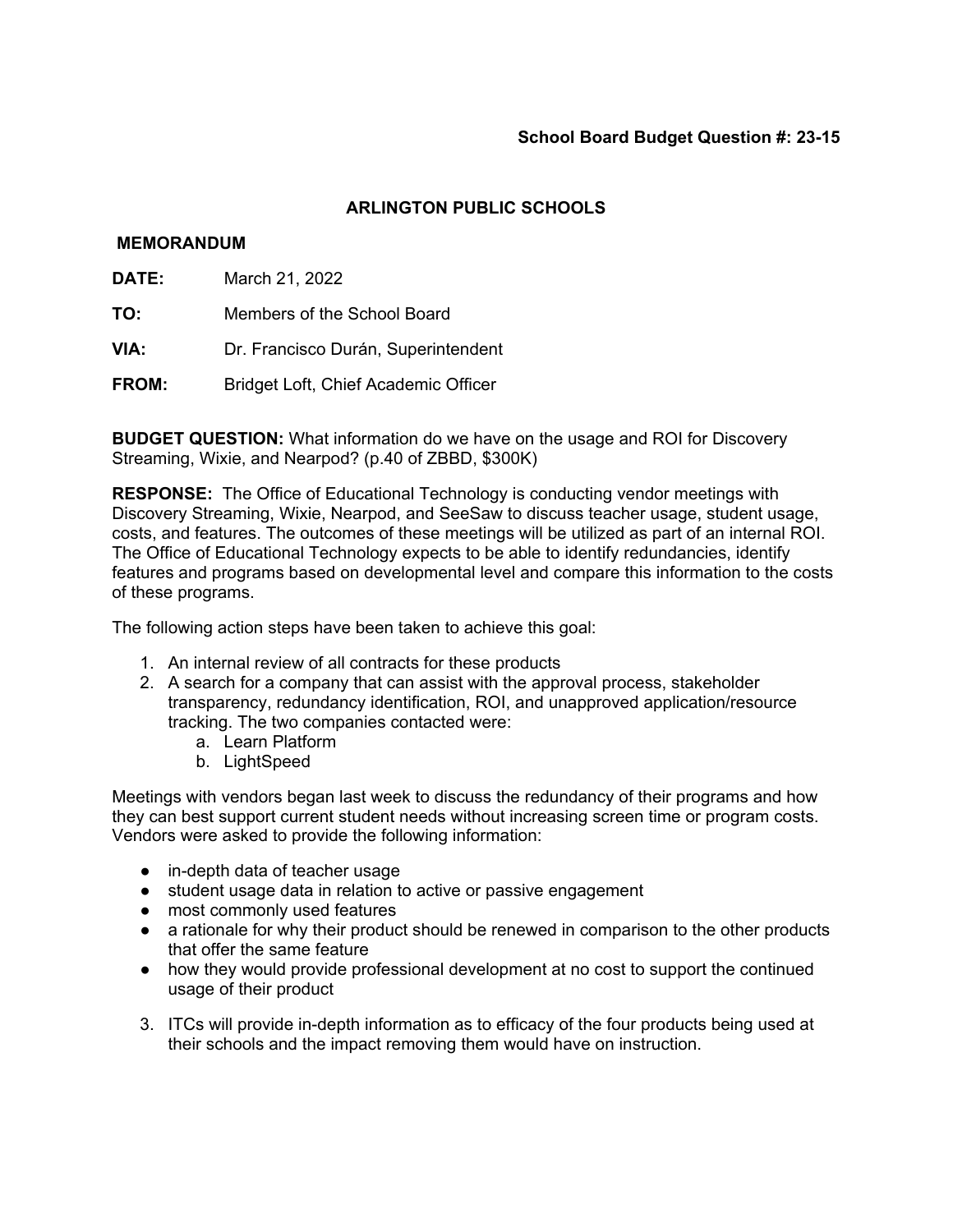#### **MEMORANDUM**

**DATE:** March 15, 2022 **TO:** Members of the School Board **VIA:** Dr. Francisco Durán, Superintendent

**FROM:** Dr. Dashan Turner, Assistant Superintendent, Human Resources

**BUDGET QUESTION:** Elementary assistant principals are tasked with coordinating testing at their schools, except for Title I ES which are each allocated a 0.5 FTE testing coordinator. For schools without a dedicated 0.5 testing coordinator, the APs are tasked with organizing an increasing number of tests (and risk losing their licenses if they do so incorrectly, per the state). This coming year, there will be three SOL test administrations per school, plus others (NNAT, COGAT, etc.). What are we doing to compensate APs at schools that lack testing coordinators for this extra work?

**RESPONSE**: In non-Title I schools at the elementary level, assistant principals are functioning as testing coordinators. School administrators have many job duties such as observing classes, completing observations, handling disciplinary matters, and serving as testing coordinator, to name a few examples of job duties. At the same time, Title I schools have unique needs that require substantial data analysis and support with their school improvement plans, both of which are needed to support adequate gains in student achievement. Currently, we have 4.0 FTE budgeted STCs at the elementary level; however, elementary principals can and have used their flex position for testing coordinators.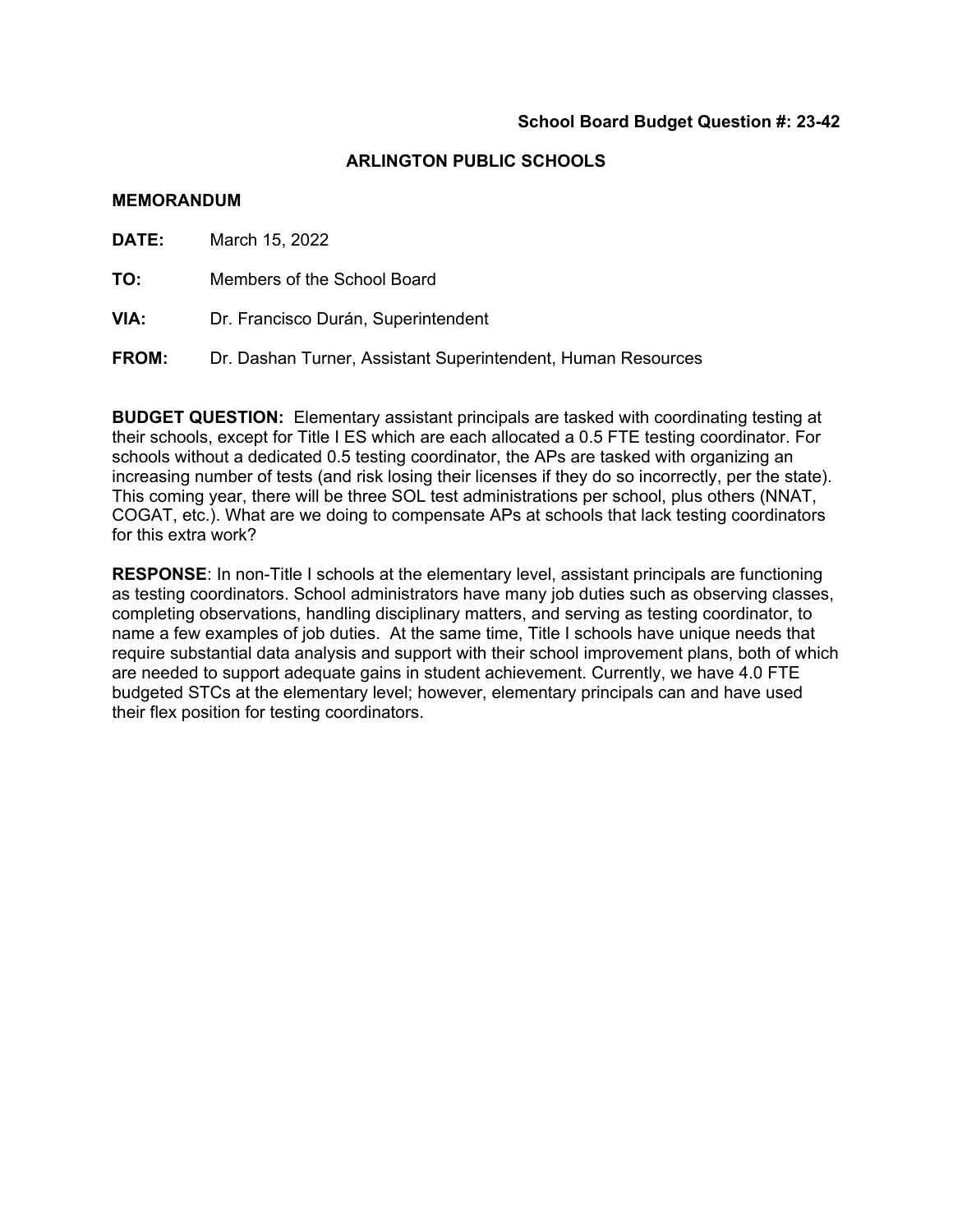#### **MEMORANDUM**

| DATE:        | March 1, 2022                                                   |
|--------------|-----------------------------------------------------------------|
| то:          | Members of the School Board                                     |
| VIA:         | Dr. Francisco Durán, Superintendent                             |
| <b>FROM:</b> | Dr. Dashan Turner, Assistant Superintendent for Human Resources |
|              |                                                                 |

**BUDGET QUESTION:** Satisfaction with APS-provided professional learning experiences is low, as measured by staff responses to the "Your Voice Matters" survey questions. If professional learning were funded and staffed in a more robust way, would this change? What are we doing to increase satisfaction with, and impact of, district-provided PL? (p.347, \$587K, 2.5 FTE)

### **RESPONSE:**

**What are we doing to increase satisfaction with, and impact of, district-provided PL?**  In preparation for serving all operational staff, the Professional Learning Office (PLO) deployed the APS staff learning needs survey in the Spring of 2021. The PLO sought input on staff learning needs and will use the input to guide the planning of future learning activities. The learning needs of our larger instructional employee groups, T and A scales, were addressed via a different process by gathering input from lead teacher groups. After the responses were analyzed by employee group, the PLO and Talent Acquisition and Management teams met individually with the 15 corresponding directors to share the results and plan the next steps for each department (Fall of 2021). Each director shared recruitment needs, hiring goals, and team learning needs.

One finding indicated there was a need to personalize the learning offerings by department and job type and that each office/department was in a different place in the PL planning process. The PLO adjusted the strategy to be more individualized by department and scale and established a coaching role with the directors to help support their planning of PL experiences for their staff, resulting in coaching cycles by department.

Additional findings were:

- 1. All operational departments expressed the need for more formalized guided technology training.
- 2. All operational departments expressed the need for more formalized training for new managers/directors.
- 3. All operational departments utilize outside associations for job-specific learning/training
- 4. All operational departments expressed the desire to meet as a director group.
- 5. Most operational departments expressed a need for orientation on how APS works for operational frontline staff.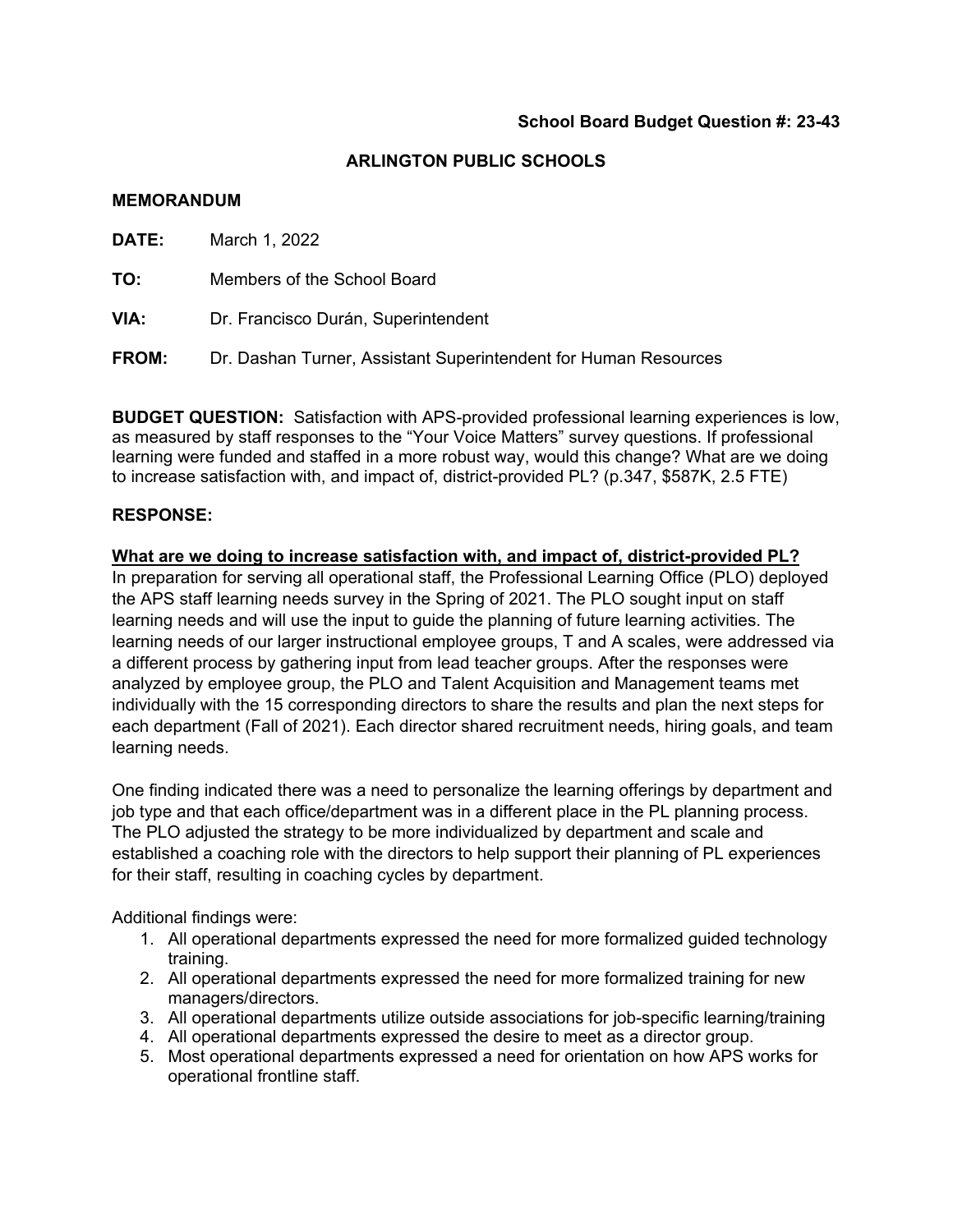In addition, a consultant has been identified and hired to support the development of a districtwide professional learning plan.

# **G-scale**

A G-scale planning team was established with representation from the varied G-scale job types, locations, and levels (special education, registrars, attendance, discipline, timekeepers, treasurers, and central office). This group has met monthly to analyze the learning needs and plan for PL offerings. In addition, the work of identifying G-scale competencies to guide growth and evaluation is in the beginning stages.

# **A-scale**

The PLO has planned for a year-long focused learning for paraprofessionals with Inclusive Schooling. This series of sessions includes job-embedded professional learning specific to the needs and job responsibilities of paraprofessionals to be completed during district-wide and school-based early release days.

## **P- and E-scale**

For these scales, the goal is to increase the utilization of the Leader Competencies to guide professional learning opportunities. New work includes central coordination of the regular gathering of APS directors to support and collaborate in addition to a team to guide the planning of this work.

# **X- and O-scales**

Utilization by the departments of the APS PL system of record, Frontline, to document and share PL opportunities.

## **C- and M-scales**

After initial conversations, these offices have their plan for training and support in place for the year. Future work will include utilization by the departments of the APS PL system of record, Frontline, to document and share PL opportunities. These scales will continue to receive training and support from their departments, and this group will also benefit from PL opportunities provided to all operational staff.

## **D-scale**

In the fall learning needs assessment with the director, plans were made to support the cluster leads with the PL focusing on leadership and community building. These plans were put on hold as Cigna and internal technology support were utilized to conduct training to address immediate learning needs identified. The PLO will continue work to support new leadership in addressing learning needs.

## **T-scale**

- Preservice and yearlong planning with Academics
- For 2022-23 Math and English Language Arts are planning symposiums for review of new resources if teachers attend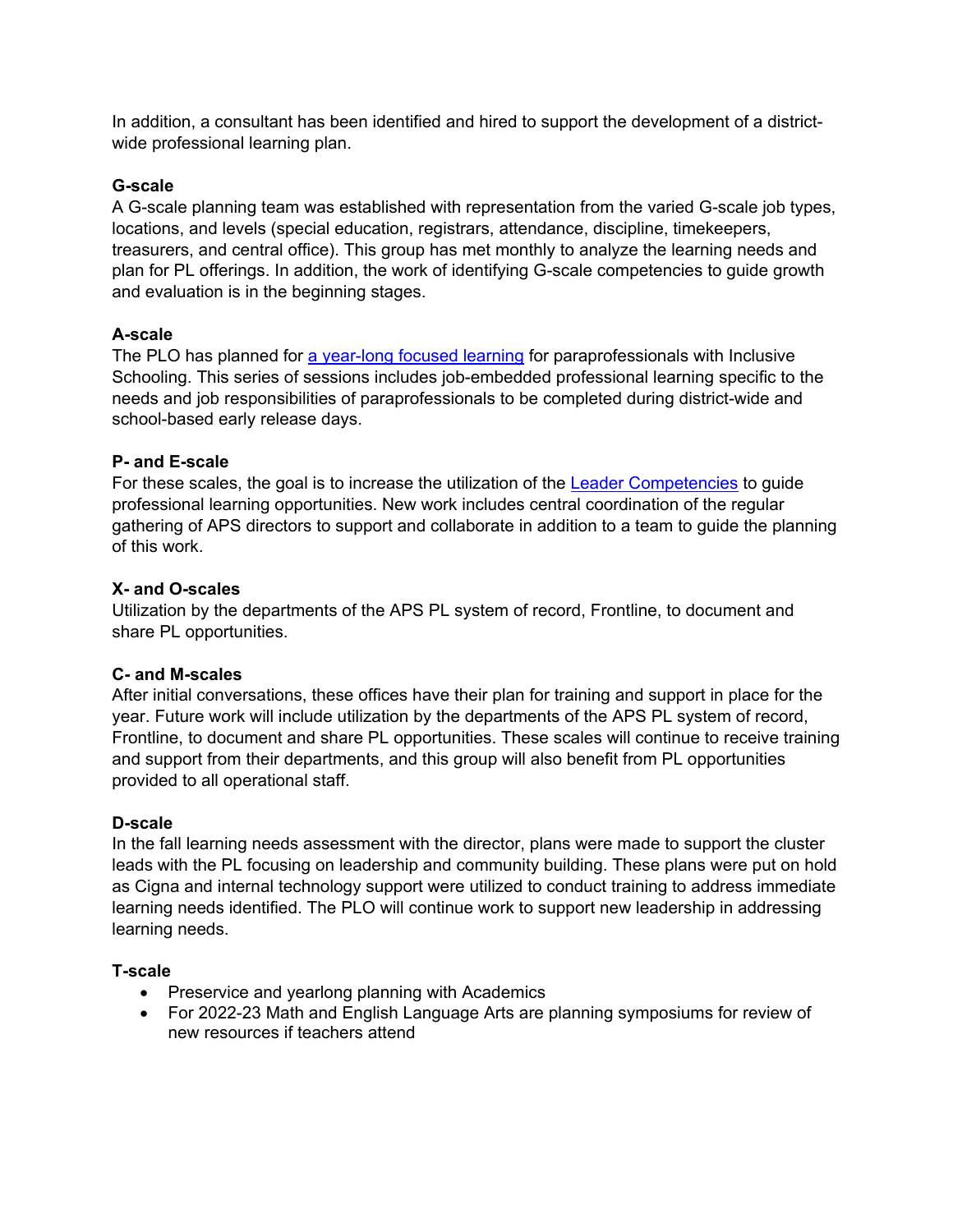# **Future work of the PLO in research and development**

- District-wide PL plan
- School/site PL planning framework
- Competency development and evaluation revisions for all employees
- PL offerings and calendar aligned to competencies
- Mentor program for all scales
- Career advancement opportunities for all employees

# **If professional learning were funded and staffed in a more robust way, would this change?**

Additional staffing could provide more specialized focus and PL for all job types. In lieu of additional staffing, funding more programs, for example paid and trained mentors, and contracted PL might also serve APS staff.

Additional data analysis is available in the 2021 PL Program Briefing Report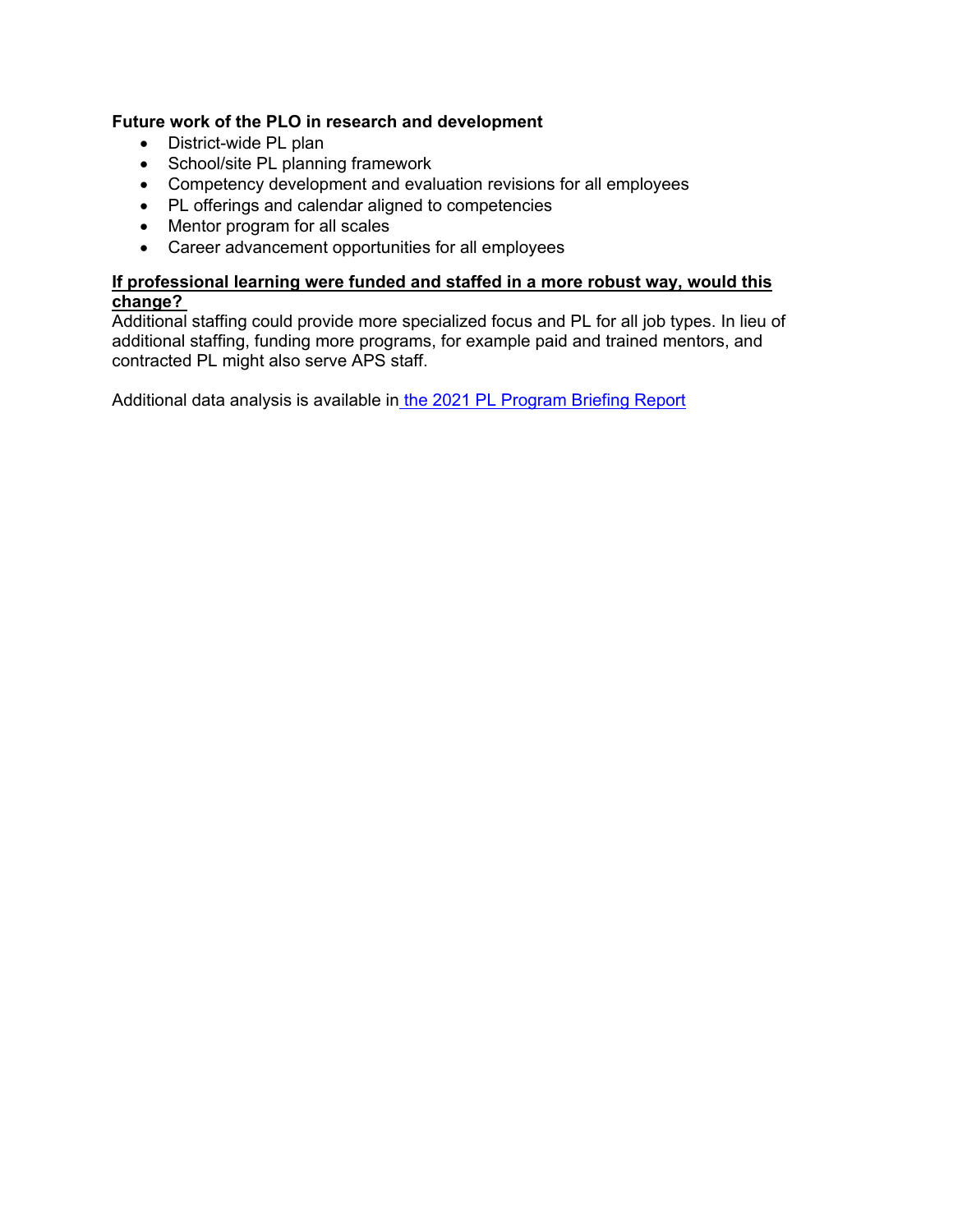#### **MEMORANDUM**

**DATE:** March 22, 2022

**TO:** Members of the School Board

**VIA:** Dr. Francisco Durán, Superintendent

**FROM:** Zachary Pope, Director, Safety, Security, Risk and Emergency Management

**BUDGET QUESTION:** I see the following COVID-related expenses included in the budget:

- a. Qualtrics (p.304, \$40K)
- b. Syphax screening staff (p.337, \$50K)
- c. MERV-13 air filtration upgrades (p.320, \$307K)

However, I do not see contingency funding for masks, testing, outdoor lunch attendants or other potential costs. Are we expecting funding from other sources for these things or are we simply assuming we won't need them?

**RESPONSE:** Contingency funding is not being requested at this time due to the expanding nature of guidance. If we notice that the need was to be present for additional masks or other potential eligible expenses under FEMA public assistance, there would be purchases made under this federal reimbursement program. Purchases under the public assistance program would have to be completed by July 1 under current guidelines from FEMA.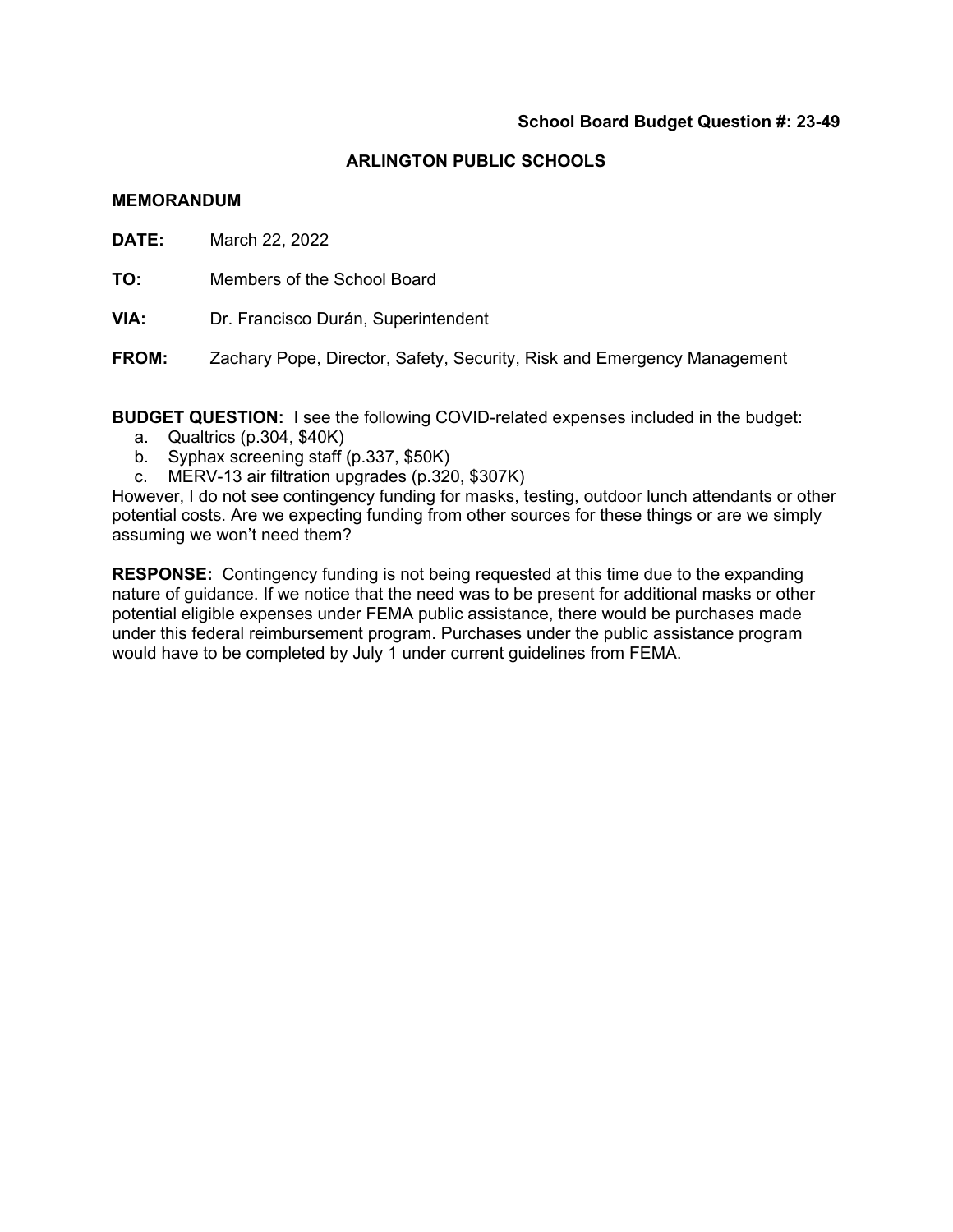#### **MEMORANDUM**

**DATE:** March 21, 2022

**TO:** Members of the School Board

**VIA:** Dr. Francisco Durán, Superintendent

**FROM:** Kimberley Graves, Chief of Schools Dr. Laura Newton, Director of Student Services

**BUDGET QUESTION:** If we keep the 2 school psychologists and 2 social workers that are otherwise being eliminated due to a planning factor adjustment, what would the actual ratio of psychologists/students and SWs/Students? What is the current industry recommended ratios for the two positions?

**RESPONSE:** The National Association of School Psychologists (NASP) recommends a ratio of 1:500 for psychologists to students. The National Association of Social Workers (NASW) recommends a ratio of 1:250 for social workers to students.

The current planning factor formula for social worker and psychologist positions is 1:775 K-12 students for each. Reinstating the 2.0 psychologist and 2.0 social worker positions would change the ratio to 1:731 K-12 students for each, based on current projections.

It is requested that these positions be reinstated for one year, pending review and recommendations for changes to the ratios for FY 2024.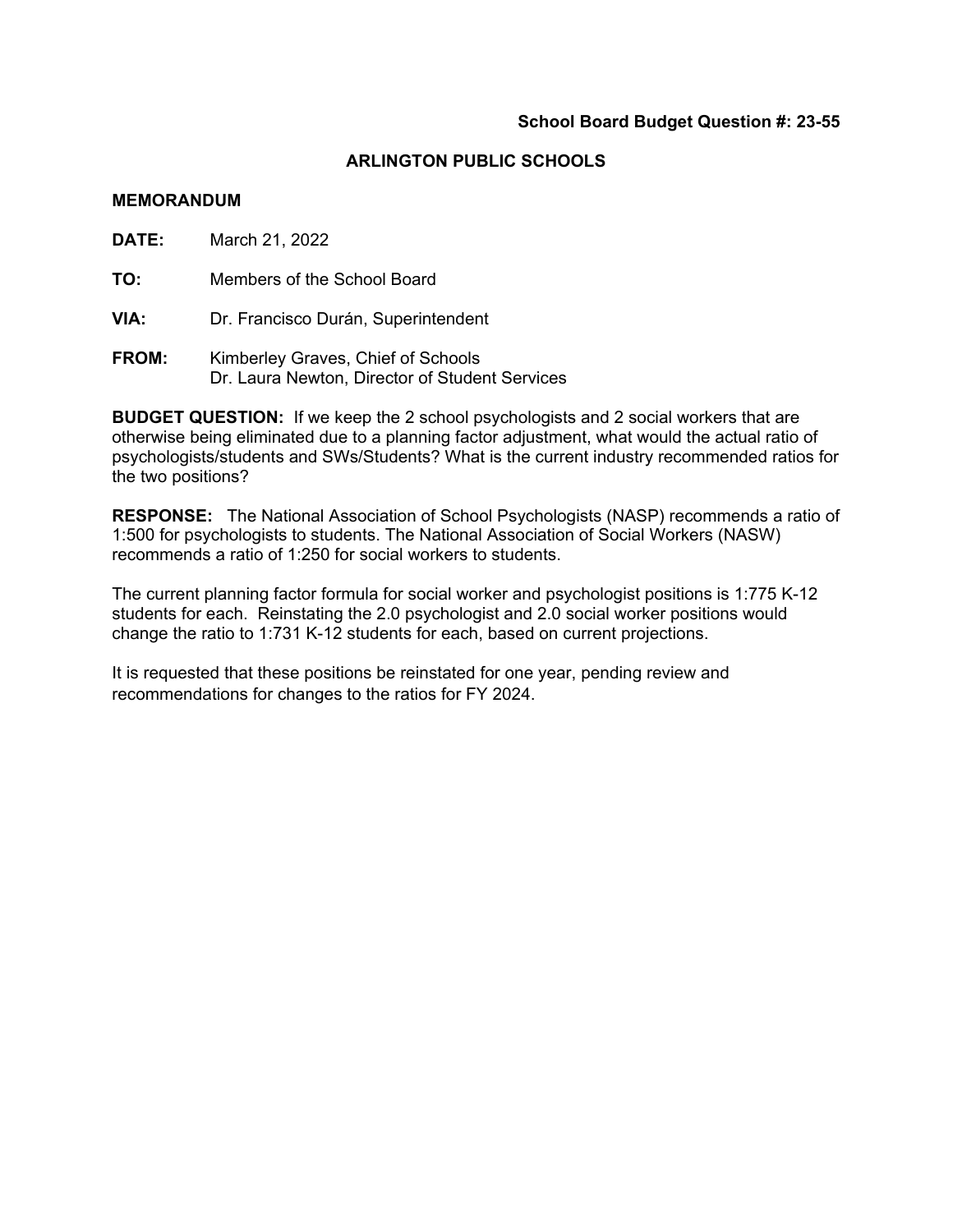## **MEMORANDUM**

- **DATE:** March 18, 2022
- **TO:** Members of the School Board
- **VIA:** Dr. Francisco Durán, Superintendent
- **FROM:** Bridget Loft, Chief Academic Officer Raj Adusumilli, Assistant Superintendent for Information Services

**BUDGET QUESTION:** When was the last technology app study done?

**RESPONSE:** In October 2020, the Office of Academics and Department of Information Services conducted an inventory of applications and digital resources. A formal process for approval and deprecation of instructional applications was developed. The process for adopting new applications and digital resources was implemented this year and departments are collaboratively working to implement the deprecation process.